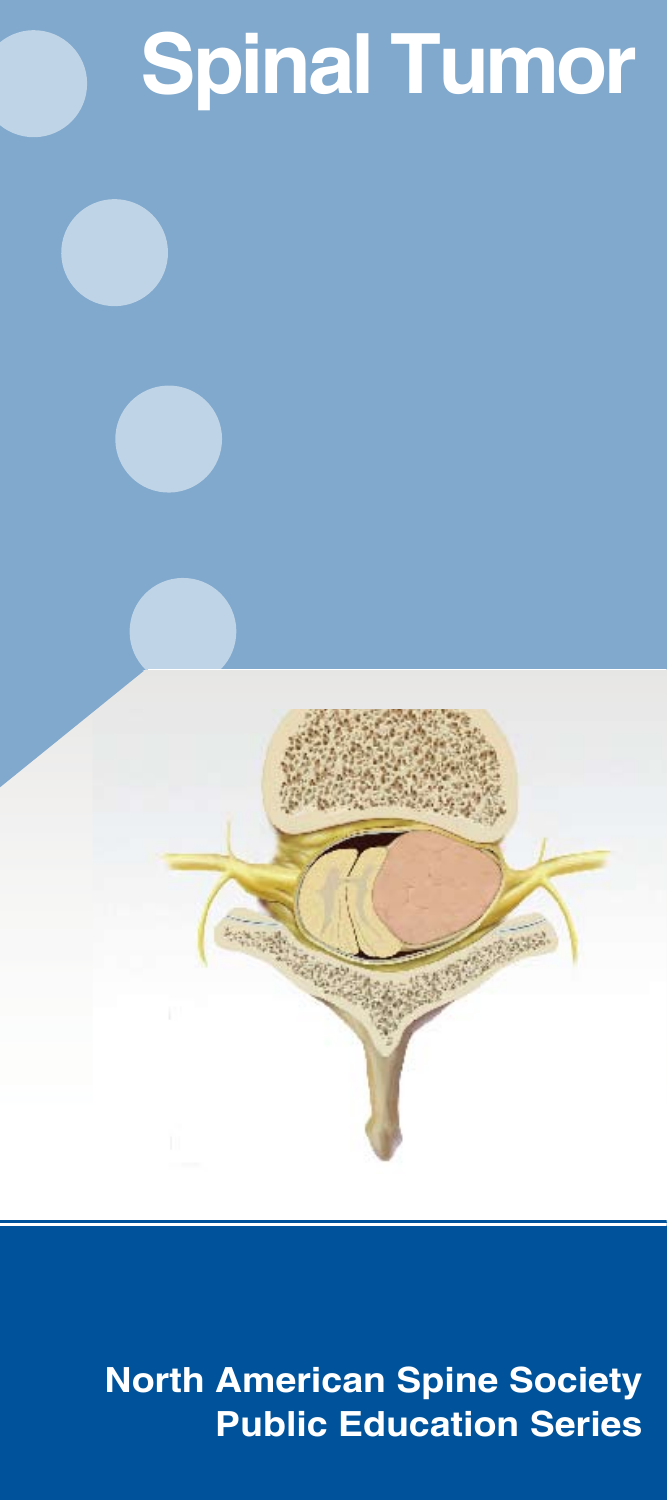#### **What Are Spinal Tumors?**

Spine tumors may arise from any of the structures of the spine or the spinal column. They may arise in the cervical (neck), thoracic (midback) or lumbosacral (low back) regions. They may originate in the spinal cord itself, the spinal roots, the dural sac which surrounds the spinal cord, or the vertebrae (bones). They may be primary—originating from the spine or spinal cord, metastatic, or originating elsewhere (ie, lung, breast, etc).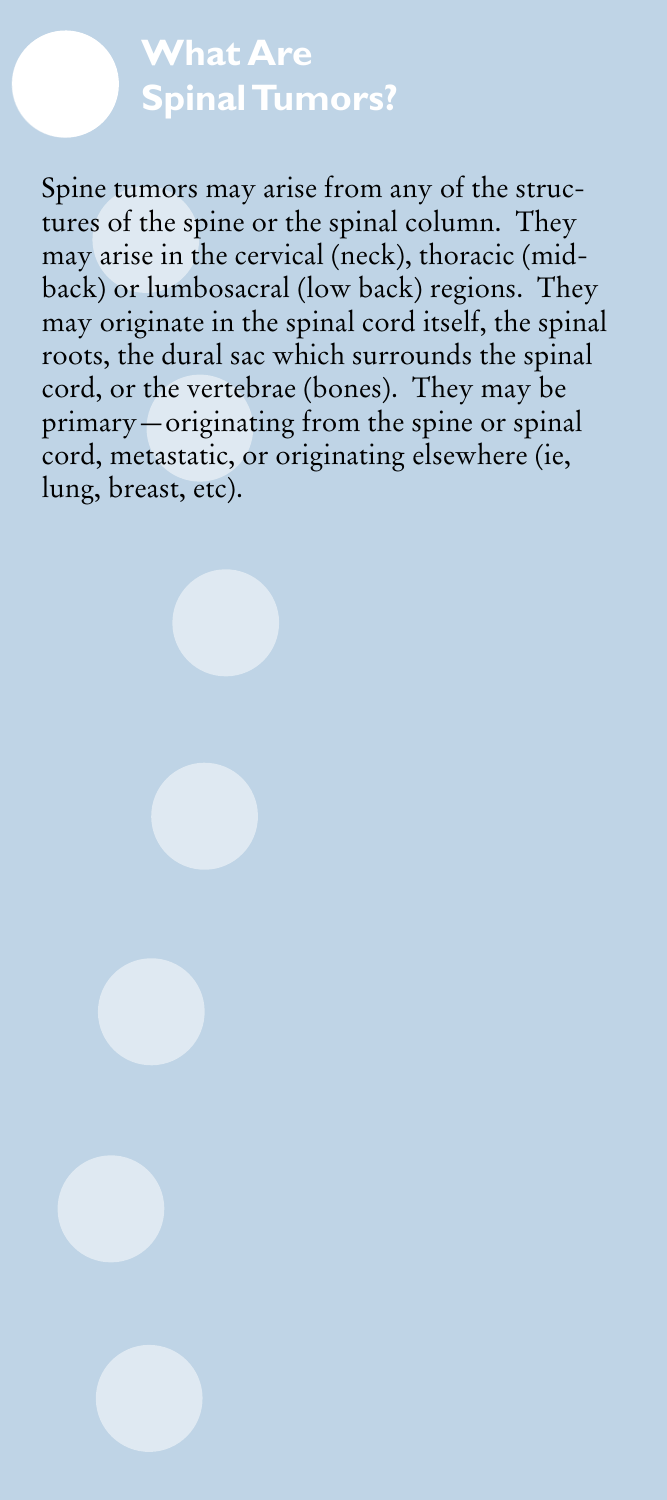#### **What Are the Symptoms?**

Neck or back pain are common presenting symptoms of spinal cord tumors. The pain is often present at night and is worsened with physical activity. The symptoms associated with spinal cord tumors may also vary depending on the level of involvement. Cervical (neck) tumors may cause weakness or numbness in the arms or legs. Thoracic (mid-back) and lumbosacral (lowback) tumors may cause weakness or numbness in the chest area or legs. Also, difficulty walking is a common complaint.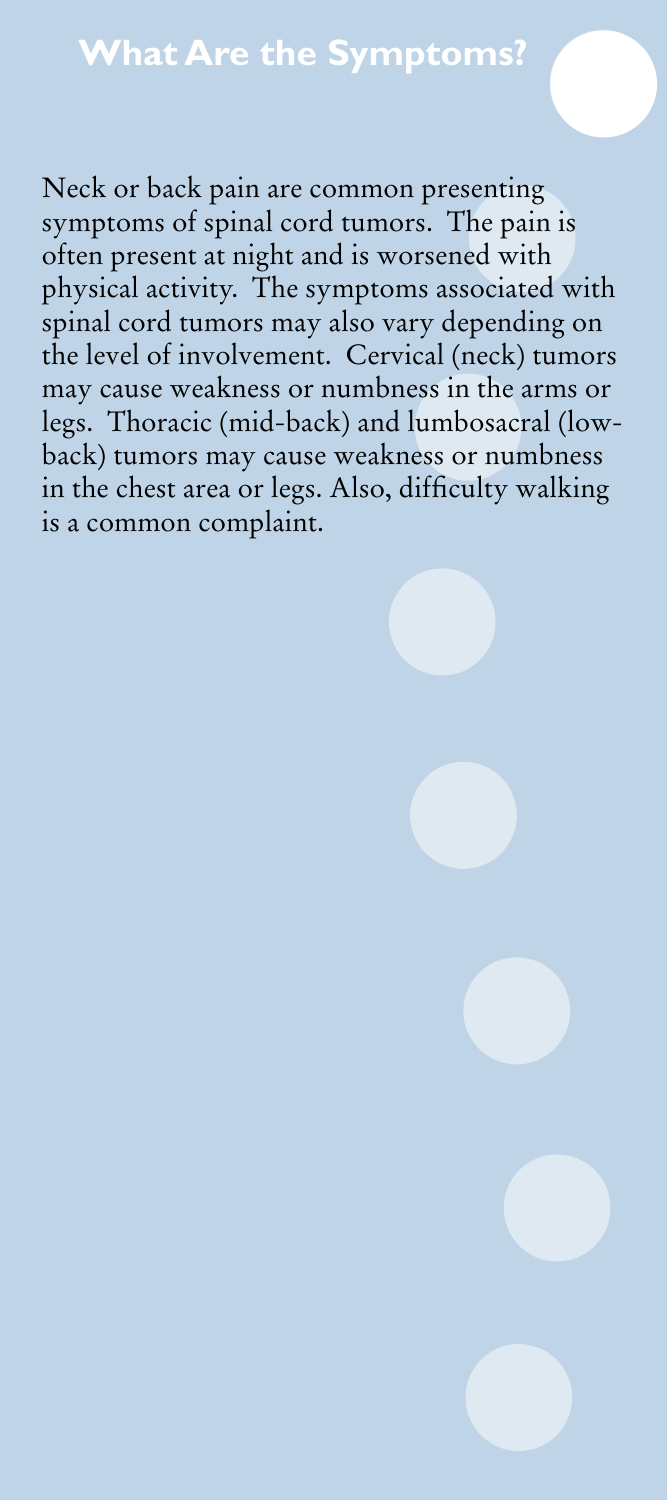# **How Is a Spinal Tumor Diagnosed?**

The diagnosis of a spinal tumor begins with the history and physical examination. Patients may present with a past medical history of cancer and new, severe back pain.

Your doctor may order imaging studies that include plain X-rays, computerized tomography (CT or CAT) scans and MRIs.

Sometimes it is necessary to undergo additional, more specialized testing in order to clearly define a suspected tumor. Positron emission tomography (PET scans) and nuclear medicine bone scans may be ordered by your doctor to aid in the diagnosis.

In many cases it is necessary to obtain a tissue specimen of the tumor to determine the exact type. This is most often done by means of a needle biopsy. This allows your doctor to determine the exact type of the tumor, which will assist in determining the surgical and nonoperative treatment options.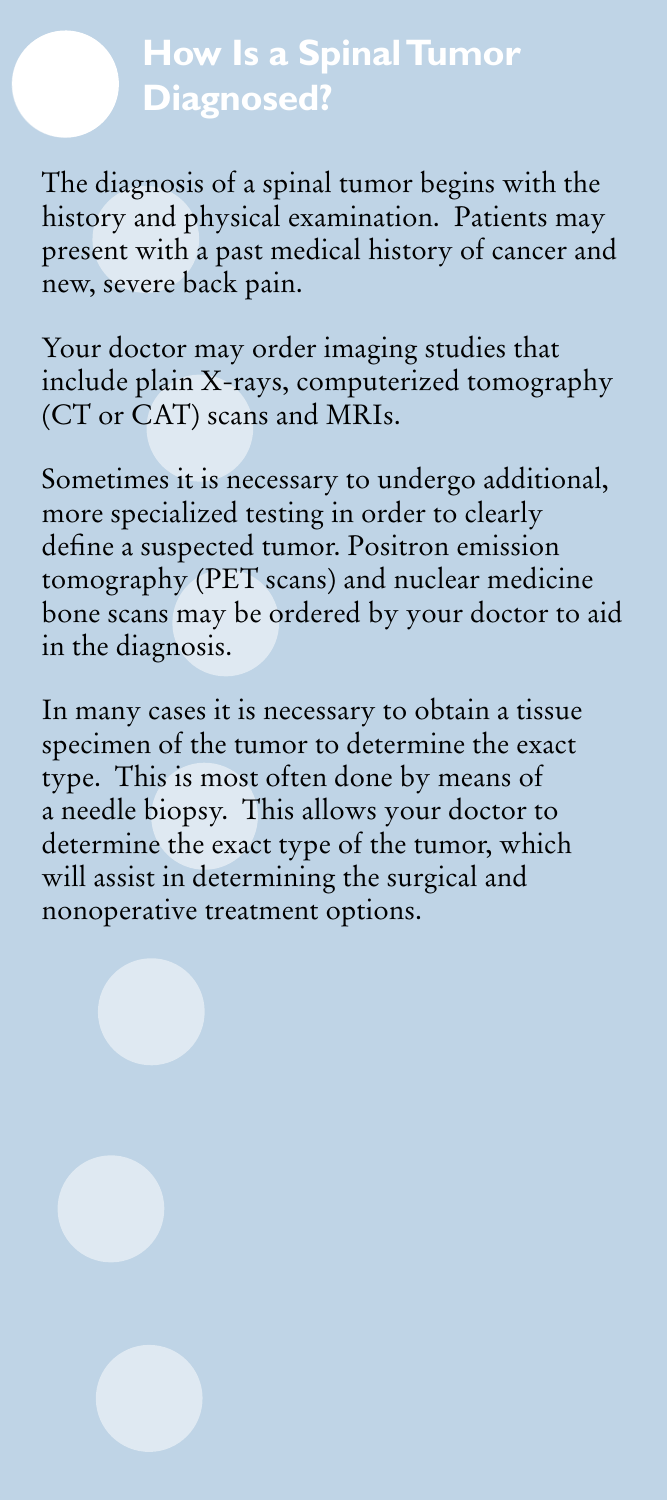#### **What Are the Treatment Options?**

The nonsurgical options for treating spinal tumors include observation, chemotherapy and radiation therapy.

Some tumors that are not causing major symptoms and do not appear to be aggressive in their behavior may be observed and followed with serial imaging (usually MRI). Additionally, some tumor types are sensitive to chemotherapy and/ or radiation therapy. For these tumor types, a course of chemo- or radiation therapy may be the first line of treatment.

Surgery for a spinal tumor is generally indicated for progressive motor weakness or loss of bowel or bladder control of short duration. In addition, surgery may be required in situations where the spine has become unstable because of the tumor. Surgery may be the only available intervention for some tumors that are insensitive to radiation or chemotherapy.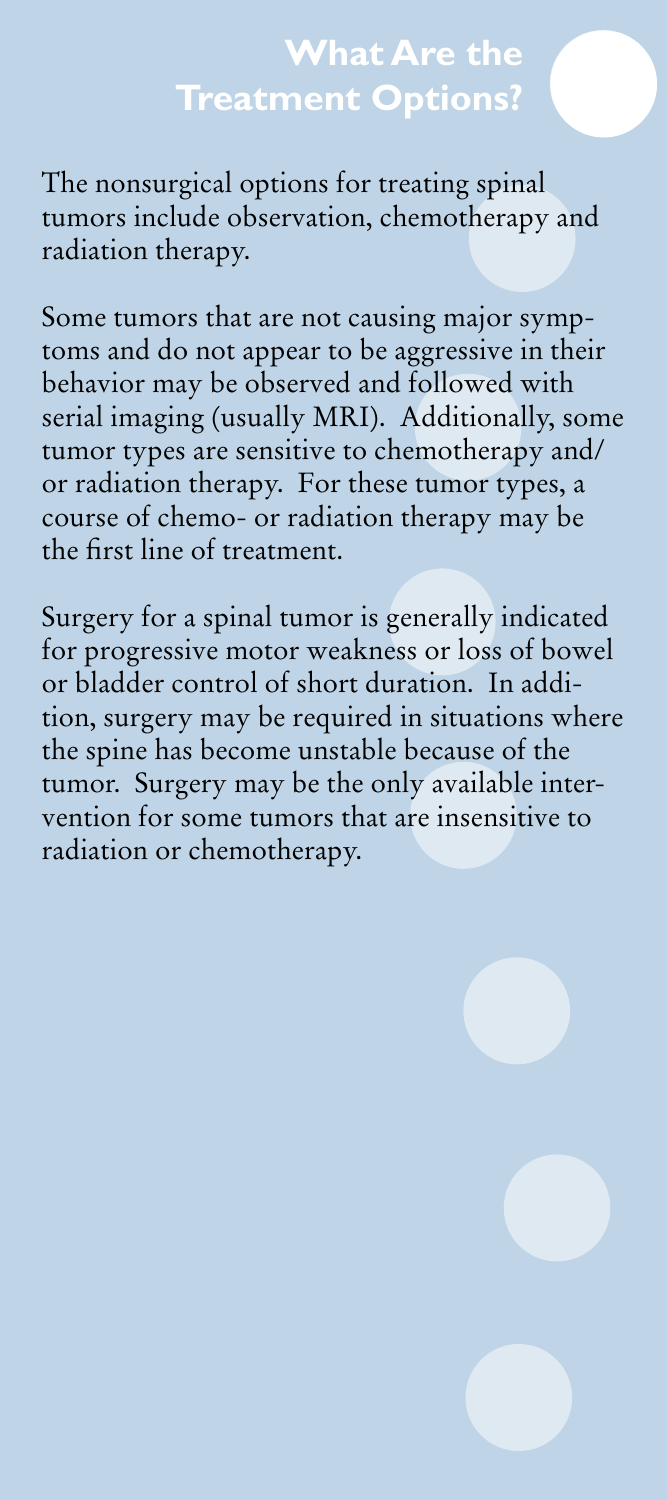### **What Are the Surgical Options?**

Surgical options for the treatment of spine tumors varies from complete to partial removal. Your surgeon will weigh the risks of surgical removal against the other treatment options that may be available.

Surgical stabilization of the spine may be necessary as a result of instability caused by the tumor itself or the surgery to remove it. This may be done by a surgical approach from the front or back of the spine. This may involve going through the neck, chest or abdomen.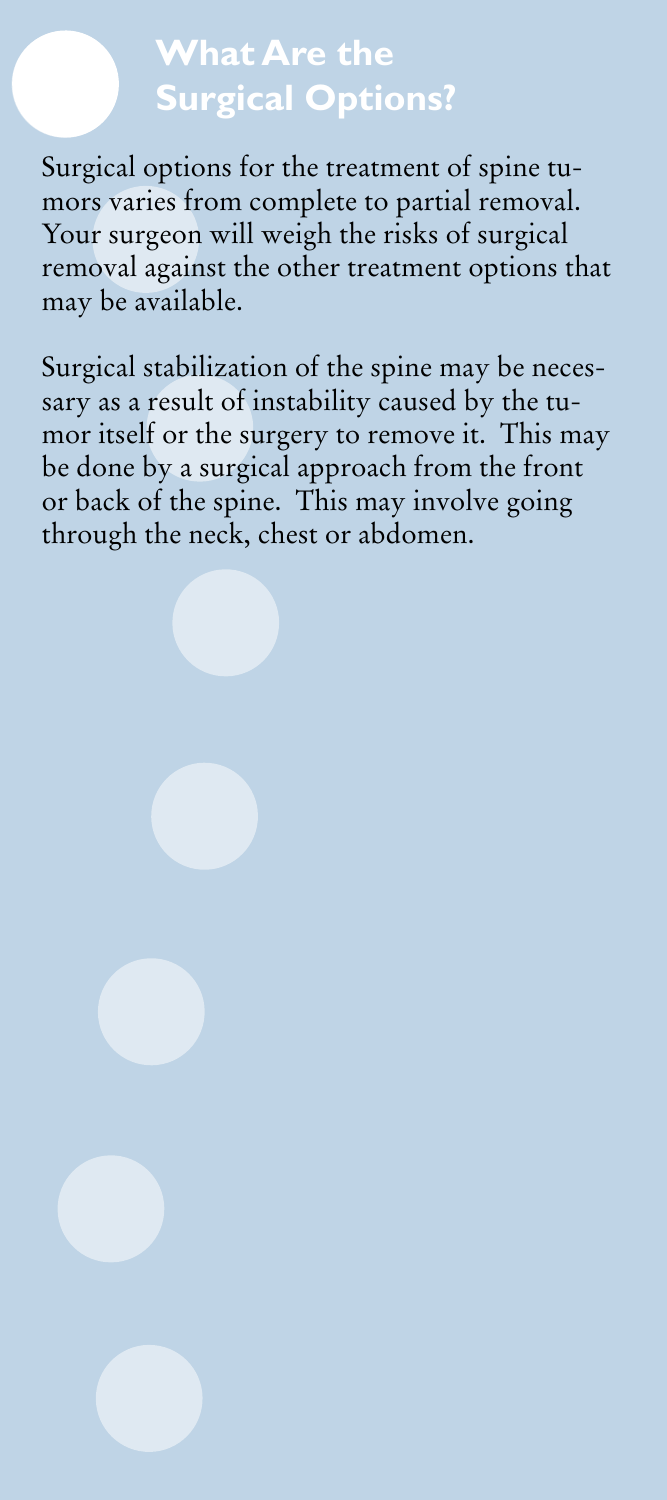# **What Can I Expect After Surgery?**

The typical hospital stay after surgery to remove a spinal tumor ranges from approximately 5-10 days.

A period of physical rehabilitation is required after surgery to remove a spinal tumor. This may require a stay in a rehabilitation center for a period of time to work with physical and occupational therapists as well as doctors who specialize in physical recovery following major operations. Physical therapy may also take place as an outpatient or in home.

The total recovery time after surgery often depends on the complexity of the surgery. The healing process continues for several months after surgery and may last up to a year or more.

Your doctor will follow you for a period of time to detect any evidence of recurrence of your tumor. This is usually done with periodic MRI scans. The likelihood of your tumor recurring depends of the type and whether it has spread from elsewhere in the body (metastatic).